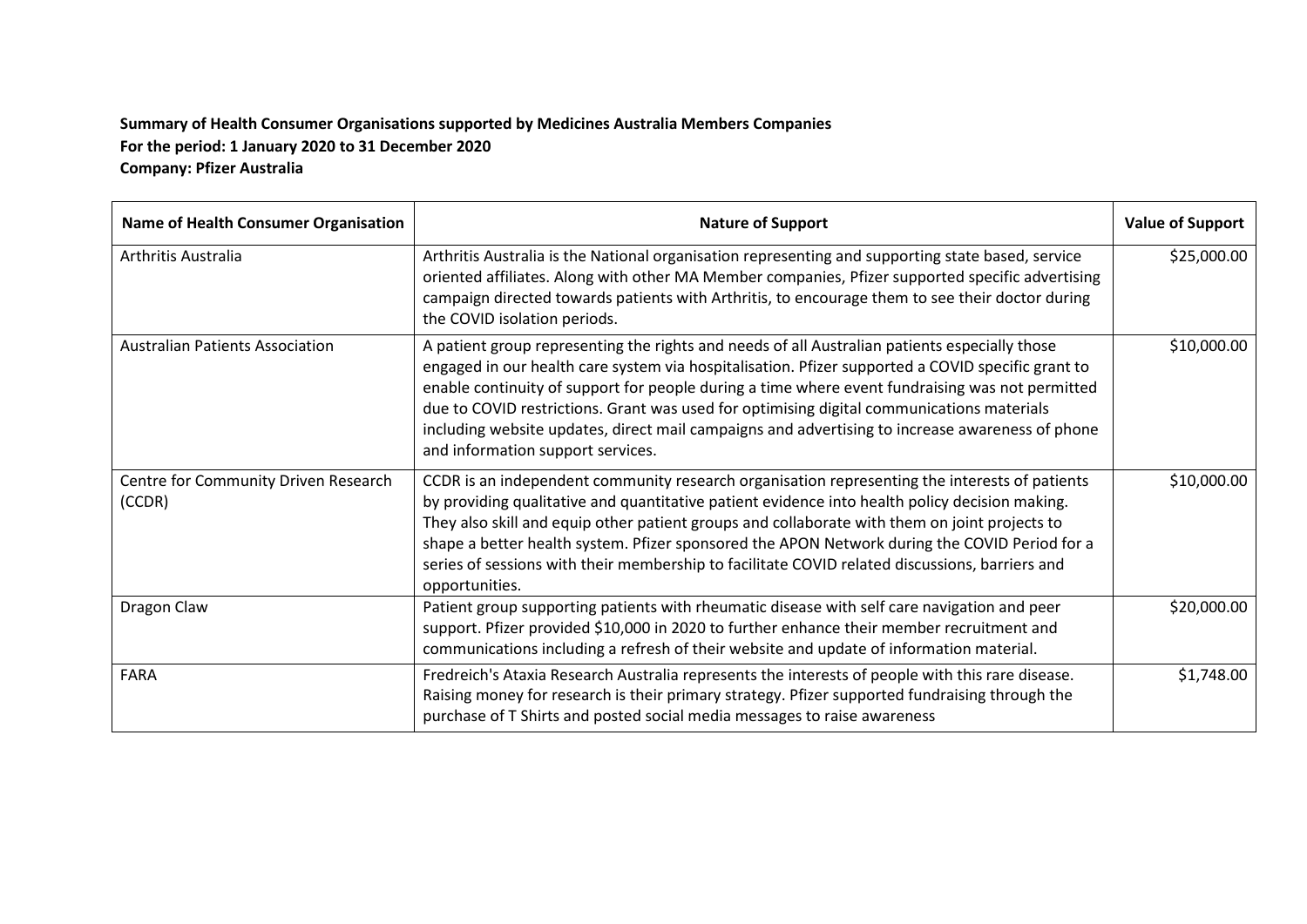| Global Healthy Living Foundation/Creaky<br>Joints | Global Healthy Living Foundation advocates for and supports patients around the world across a<br>number of health conditions including arthritis and other inflammatory and immunological<br>conditions. This grant in 2020 was to facilitate Australian support groups and localised<br>information and support resources, including customised communications about COVID19 for<br>immunosuppressed individuals.                                                                                                                                                                                                                                     | \$25,000.00  |
|---------------------------------------------------|---------------------------------------------------------------------------------------------------------------------------------------------------------------------------------------------------------------------------------------------------------------------------------------------------------------------------------------------------------------------------------------------------------------------------------------------------------------------------------------------------------------------------------------------------------------------------------------------------------------------------------------------------------|--------------|
| Eczema Support Australia                          | A grass roots patient organisation based in Queensland with a National remit for advocacy and<br>support for patients and families dealing with atopic dermatitis. These funds were directed<br>towards updating information resources, schools and carer educational program materials and<br>roll out as well as online and phone support groups and services.                                                                                                                                                                                                                                                                                        | \$28,820.00  |
| Haemophilia Foundation Australia                  | This was for sponsorship of the annual Haemophilia Foundation patient conference (\$33,000 -<br>Gold Sponsor) and an educational grant to support a digital awareness campaign (\$20,000)                                                                                                                                                                                                                                                                                                                                                                                                                                                               | \$53,000.00  |
| Huntington's NSW                                  | This was a Pfizer CARES, CSR Program, Community Collaboration Grant. These grants offer a pool<br>of Pfizer funds to be competitively awarded to charities our colleagues are personally connected<br>with. These are unsolicited, small grants. Funding was directed towards support services.                                                                                                                                                                                                                                                                                                                                                         | \$2,000.00   |
| <b>McGrath Foundation</b>                         | Annual support for Metastatic Breast Cancer Nurse Program - Northern Sydney Region                                                                                                                                                                                                                                                                                                                                                                                                                                                                                                                                                                      | \$140,000.00 |
| Muskuloskeletal Australia (MSK)                   | Victorian based, National reach support organisation for people with muscle and skeletal<br>conditions. Pfizer supported a patient webinar series and development of digital educational<br>materials and outreach programs during COVID.                                                                                                                                                                                                                                                                                                                                                                                                               | \$25,000.00  |
| Parkinson's Victoria                              | Parkinson's Victoria is a State based organisation, supporting patients and families impacted by<br>Parkinson's disease. An educational grant was provided to supply education to patients who are<br>on infusion therapy.                                                                                                                                                                                                                                                                                                                                                                                                                              | \$2,000.00   |
| Patient Voice Initiative (PVI)                    | PVI is an initiative of a collective group of patient organisations seeking to enhance patient and<br>patient group understanding of the Health Technology Assessment Process through the PBAC in<br>Australia. They educate patients and patient groups to enhance the input and impact of consumer<br>consultation in the HTA process, ultimately to enhance medicine access in Australia. Pfizer, along<br>with other MA member companies supported a series of regional patient workshops and the<br>production of education materials including a website with search engine optimisation and<br>advertising to help people find this information. | \$7,500.00   |